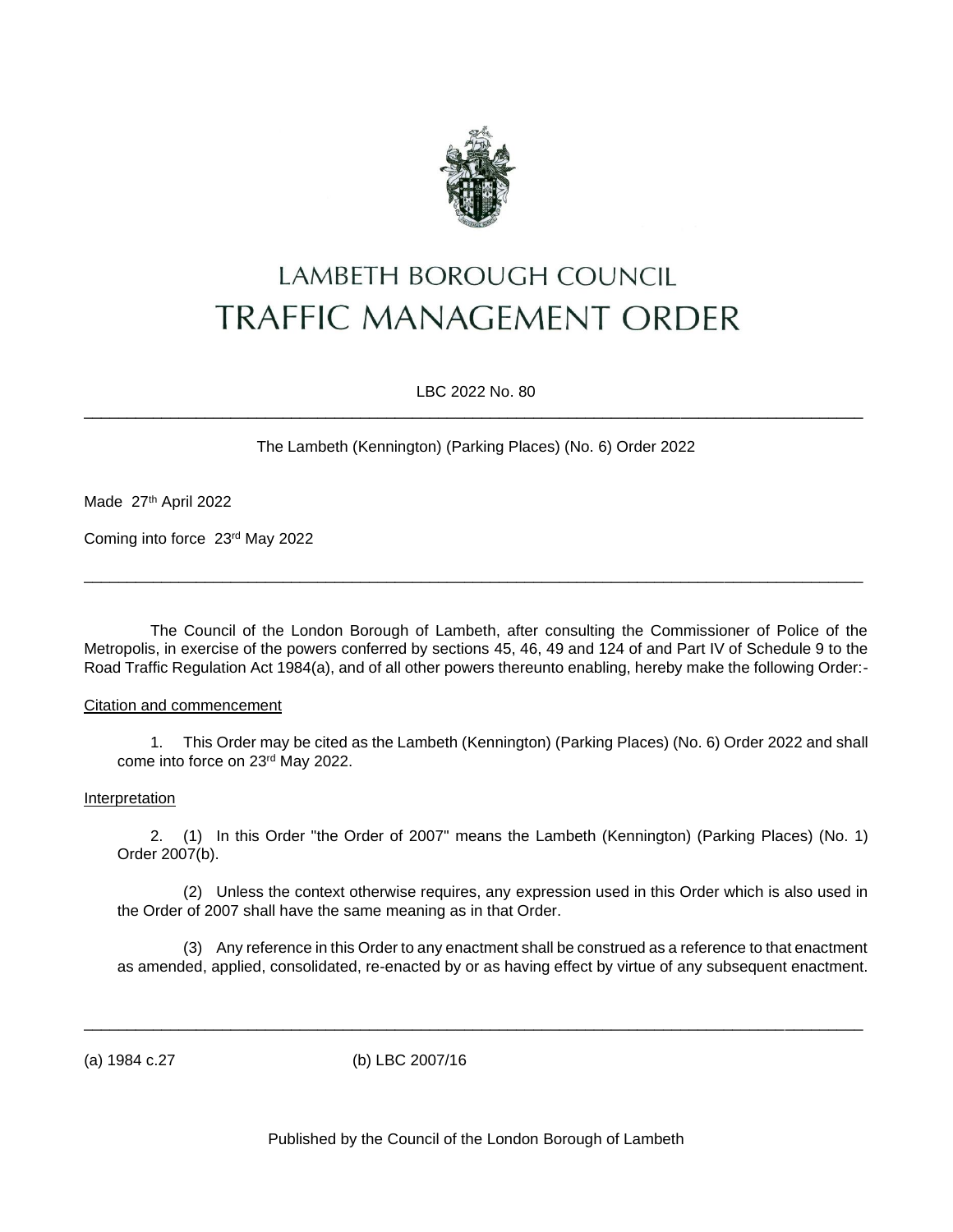### Revocation of designation of parking place

3. Without prejudice to the validity of anything done or to any liability incurred in respect of any act or omission before the coming into force of this Order, the designation by the Order of 2007 of the parking places numbered 311 and 313 therein, are hereby revoked.

## Designation of parking place and application of the Order of 2007 thereto

4. (1) The area on a highway comprising the length of carriageway of a street specified in column 2 of the Schedule to this Order and bounded on one side of that length by the edge of the carriageway and on the other sides by a white line marking is designated as a parking place.

(2) The reference in this Article to a white line marking shall be construed as a reference to the white line marking (either broken or continuous) provided for in Schedule 7 to the Traffic Signs Regulations and General Directions 2016(c) or, if applicable, authorised by the Secretary of State by virtue of section 64 of the Road Traffic Regulation Act 1984.

(3) The provisions of the Order of 2007 (other than Articles 3, 16 and 40) shall apply to the area designated as a parking place by this Order as if in those provisions any reference to a parking place included a reference to the area designated as a parking place by this Order, and as if any reference to Schedule 3A to the Order of 2007 included a reference to the Schedule to this Order.

## Placing of traffic signs, etc.

- 5. The Council shall:-
	- (a) place and maintain traffic signs indicating the limits of the parking place referred to in the Schedule to this Order;
	- (b) place and maintain in or in the vicinity of the parking place referred to in Schedule 1 or Schedule 2 to this Order traffic signs indicating that such parking place may be used during the permitted hours for the leaving only of the vehicles specified in Article 4(6) of the Order of 2007; and
	- (c) carry out such other work as is reasonably required for the purposes of the satisfactory operation of the parking place referred to in the Schedule to this Order.

Dated this twenty-seventh day of April 2022.

Ben Stevens Highway Network Manager \_\_\_\_\_\_\_\_\_\_\_\_\_\_\_\_\_\_\_\_\_\_\_\_\_\_\_\_\_\_\_\_\_\_\_\_\_\_\_\_\_\_\_\_\_\_\_\_\_\_\_\_\_\_\_\_\_\_\_\_\_\_\_\_\_\_\_\_\_\_\_\_\_\_\_\_\_\_\_\_\_\_\_\_\_\_\_\_\_\_

(a) LBC 2015/48 (b) LBC 2017/17 (c) S.I. 2016/362